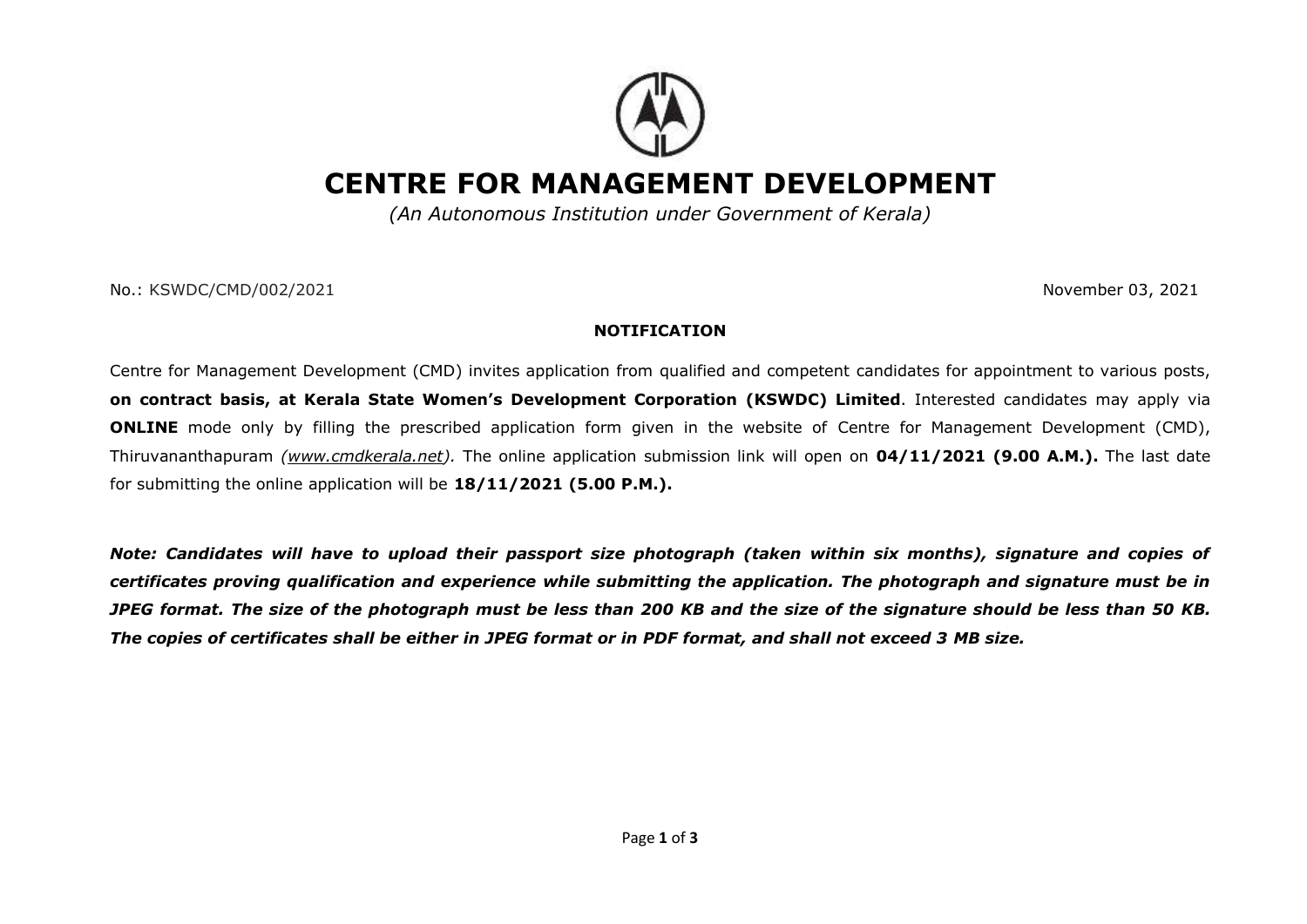### **DETAILS OF POSTS**

The details regarding the qualification and experience required, no. of vacancies, remuneration etc., are given in the table below.

| SI.<br>No. | <b>Post</b>                                                                                                | Qualification             | <b>Experience*</b>                                                     | <b>Upper Age Limit</b><br>(As on 01/11/2021) | <b>Remuneration</b> |
|------------|------------------------------------------------------------------------------------------------------------|---------------------------|------------------------------------------------------------------------|----------------------------------------------|---------------------|
| 1.         | District Coordinator/<br>Project Executive<br>No. of vacancies:14 nos.<br>(Various Districts in<br>Kerala) | MBA Finance/M.Com Finance | Minimum 3 years experience in<br>banking or financial<br>institutions. | 42 years                                     | Rs. 30,000/-        |
| 2.         | Project Assistant<br>No. of vacancies:14 nos.<br>(Various Districts in<br>Kerala)                          | Graduation in any field   | Minimum 3 years experience in<br>banking or financial<br>institutions. | 42 years                                     | Rs. 20,000/-        |

\*-*Only post qualification work experience of the candidate until 01/11/2021 will be considered.* 

# **NATURE OF APPOINTMENT**

Candidates selected for the aforementioned posts will be deployed in Kerala State Women's Development Corporation Limited (KSWDC), on outsourced basis for a period of one year.

# *ABOUT KERALA STATE WOMEN'S DEVELOPMENT CORPORATION (KSWDC) LIMITED*

*The Kerala State Women's Development Corporation Limited is functioning under the Department of Women and Child Development, Government of Kerala, for providing better opportunities to women and their empowerment. KSWDC aims to enhance the economic, social and political status of women and make them co-partners and co-beneficiaries in the sustainable development and progress of the society*.